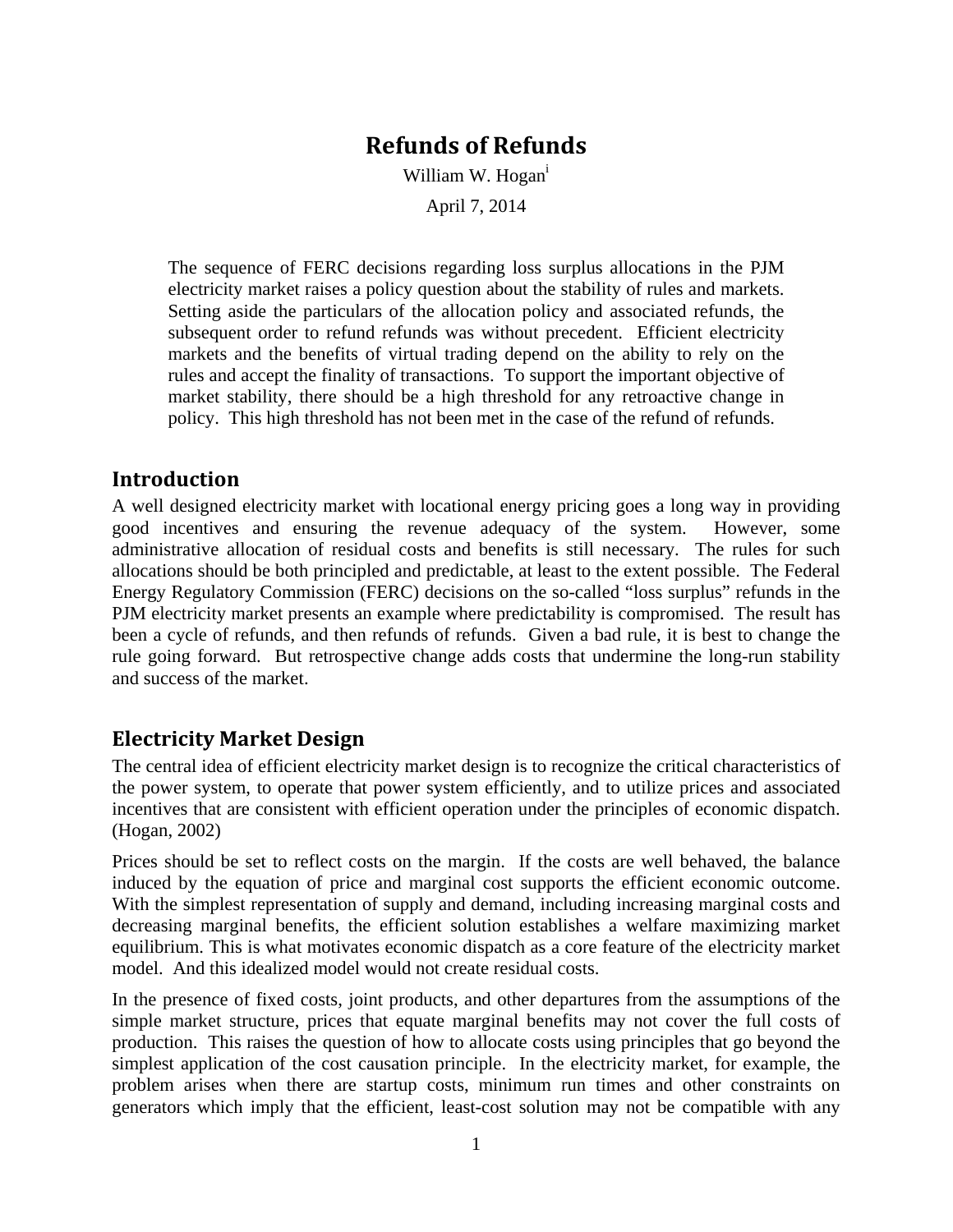given set of prices for outputs of the facility. There will a requirement to allocate through socalled uplift charges for the costs that cannot be covered at the prices determined by the marginal costs.

An inherent feature of electricity markets is the possibility that uplift allocations can apply to benefits as well as costs. An example is the treatment of the Marginal Loss Surplus Allocation (MLSA, loss surplus) in the PJM electricity market. The MLSA arises because of a feature of electricity pricing that includes marginal losses. FERC rightly has recognized the importance of using marginal cost information, including for losses, in determining efficient electricity market prices under bid-based, security-constrained, economic dispatch.

"That is, each spot market energy customer pays an energy price that reflects the full marginal cost—including the marginal cost of transmission losses—of delivering an increment of energy to the purchaser's location. Since losses vary in delivering energy to different locations, marginal losses increase as the number of megawatts (MW) of power moved increases."

A feature of this pricing methodology includes total collection for losses that is greater than the total cost of the losses. The distinction arises because of the difference in marginal and average losses. Including marginal losses in the LMP provides the right market signals, but ensures a "surplus" relative to the average cost of losses. (United States Court of Appeals for the District of Columbia Circuit, 2013) Conceptually, the resulting surplus is intimately related to the surplus in congestion costs when the transmission system is constrained. For historical reasons, however, the treatment of losses is seen differently than congestion, and market operators seek an appropriate means for allocating the loss surplus.

Both PJM and FERC have considered different means for the loss surplus allocation. A full discussion of alternative means of allocation would go beyond the scope of the present comments. Suffice it to say that the original method of allocation by actual load-ratio share for network customers was a better method than the one that was eventually applied by PJM and endorsed by FERC.

## **Day‐Ahead Markets and Multi‐Settlement Systems**

For a variety of reasons, the design of electricity markets includes or soon gravitates to include formal integration of forward markets that allow for advance notice for commitments, schedules and hedges. For example, a day-ahead market allows for more flexibility in planning the commitment of units and dealing with the complex dynamics of generation ramping. The analysis could include a multi-settlement system with hour-ahead, day-ahead and longer forward markets. The details are slightly different in each case, due to differences in scheduling lead times and mechanisms, but the important elements can be addressed by extending the real-time market to include a day-ahead forward market.

In essence, the day-ahead market looks similar to the real-time market. Participants make demand bids and supply offers. The system operator integrates these offers and bids with a description of the expected network conditions and determines an economic unit commitment and dispatch with associated LMPs. The participants settle for purchases and sales in the day-

 $\frac{1}{1}$ 

*Black Oak Energy, LLC v. PJM Interconnection, L.L.C.*, 128 FERC ¶ 61,042 at P 3 (2008).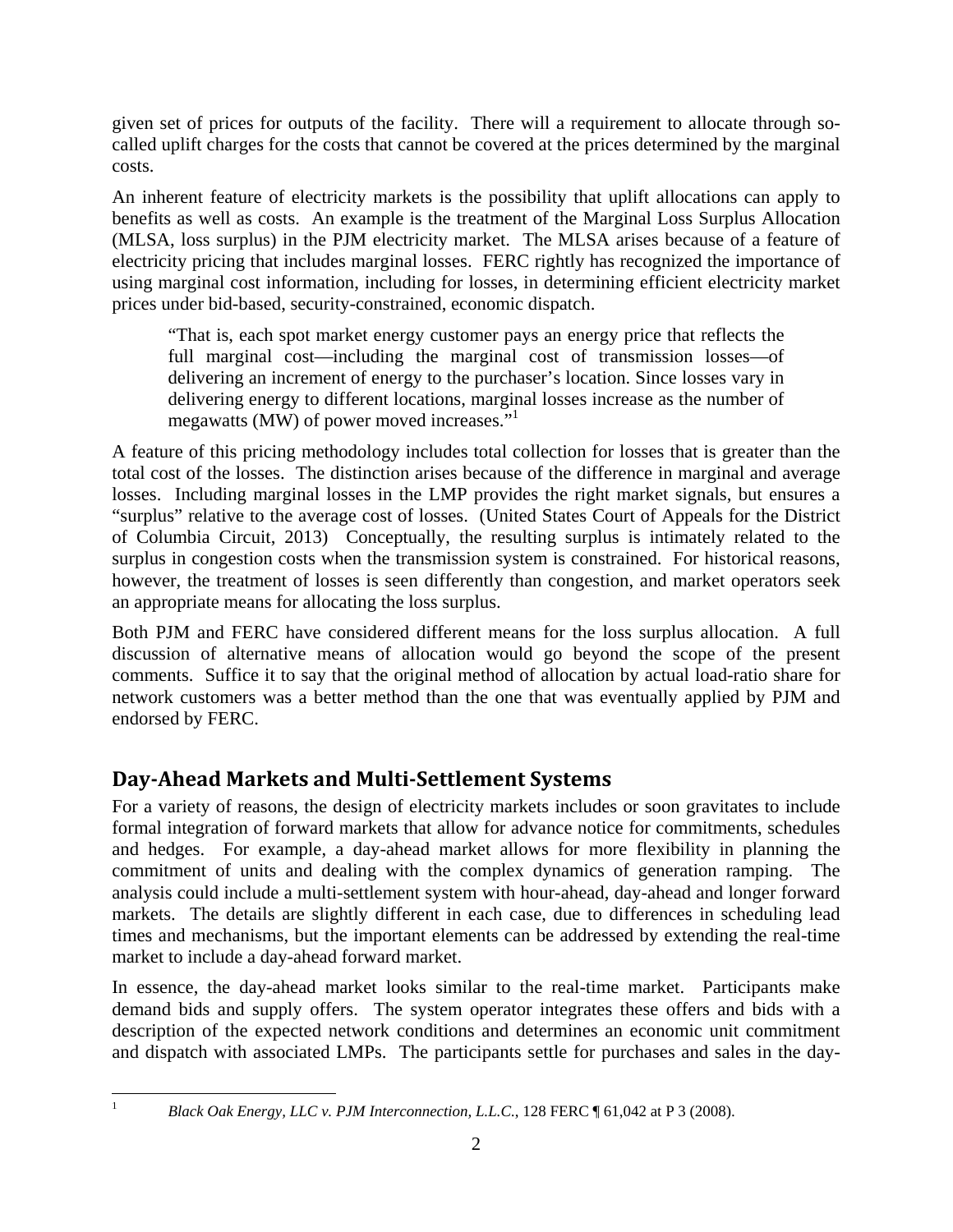ahead market at the day-ahead prices. Bilateral transmission schedules pay for the schedule at the difference in the day-ahead prices.

There are other relevant details about commitment costs and related limitations on generation. But for the present discussion an important feature of this day-ahead, market-clearing, economic dispatch is that the schedules are effectively all financial contracts. No power flows in the dayahead market. In real-time, when actual power flows, there will be another economic dispatch based on other real-time offers and bids. Although the mechanics of accounting and settlements may be different in each case, the net result would be the same as if all the day-ahead schedules were liquidated at the real-time locational spot price, and all real-time physical transactions were settled at the respective locational spot prices. This formulation is sometimes referred to as a "gross pool." An alternative interpretation is that the differences between the day-ahead and real-time quantities for a participant at a locational are settled at the real-time price. This is sometimes referred to as a "net pool." Note that the settlement system characterization does not affect the dispatch or the ultimate net payments by the market participants. The economics and the aggregate financial outcome are unchanged.

This recognition that all cleared schedules in the day-ahead market are financial contracts that can be settled at real-time prices immediately opens the possibility for expanded participation. Given the uncertainty in real-time, the day-ahead contracts provide a hedge against the volatility of real-time prices. The ability to provide these hedges is not limited to those who own generation or serve load. To the extent that expected real-time prices differ from the day-ahead prices, there is an arbitrage opportunity. This arbitrage possibility creates an incentive for purely financial participants to make bids and offers for financial contracts in the day-ahead market that will be settled at real time prices. Allowing the entry of these "virtual" bids and offers, called incremental bids (INCs), decremental offers (DECs) and "Up-to-Congestion" (UTC) contract in PJM, promotes entry and the benefits of competition that come with increased liquidity. This virtual bidding promotes price discovery, allows market-based redistribution of risk, and offers an opportunity to price risk in the electricity market.

A key element of the participation of virtual traders in the day-ahead market is the increase liquidity. Since virtual traders do not need to build or control physical plant, it is relatively easy to enter the market and mitigate the potential exercise of market power or market manipulation. Combined with the role as an intermediary bridging the different interests of load and generation across a complex dynamic and spatial market, virtual traders can and do provide important contributions to a well-functioning market. Of course, the ease of entry also implies ease of exist if virtual traders face undo risks or costs.

The form of financial contract of special immediate interest for virtual trading is the UTC contract. The basic idea is to arrange a virtual schedule day-ahead between two locations with a bid for the maximum payment in the difference in the LMPs between source and destination. This is a generalization of the simple bilateral schedule with no associated bids. The UTC product allows a bid for the maximum price at which the transaction should clear. This bid allows the market participant to limit the cost that will be incurred to obtain the real-time hedge.

The UTC provides an important example of market participation by virtual traders. In addition, it took on an added role in the formulation of the loss surplus allocation. FERC and PJM made an affirmative decision to adopt a rule that included so-called "Up-To Congestion transactions."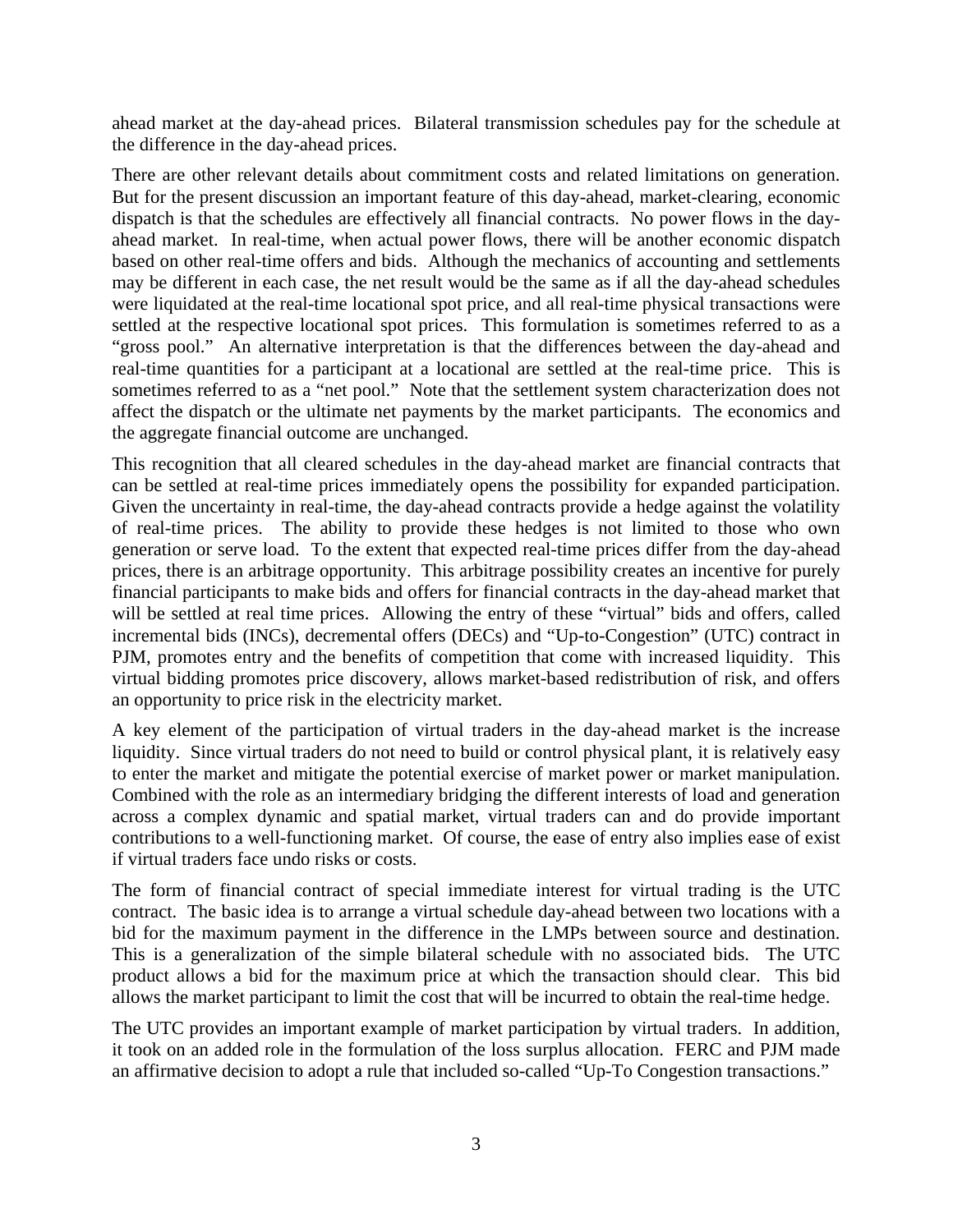"Each user or customer would receive its proportionate share of the surplus based on the total MWhs of energy (a) delivered to load in PJM, (b) exported from PJM, or (c) related to cleared Up-To Congestion transactions (where the user or customer paid for transmission service). The Commission finds that PJM's proposal is a just and reasonable method of allocating the surplus, subject to the condition that PJM clarify that its tariff complies with our finding that payments be made only to those who pay for the costs of the transmission grid."<sup>2</sup>

Since some of the virtual transactions of day-ahead traders involved UTCs that required a payment for transmission service, this established a connection to paying for the costs of the transmission grid and the associated eligibility to receive loss surplus allocations. Therefore, the loss surplus allocation would affect the costs and benefits of virtual trading.

## **Loss Surplus Allocation and Refunds**

The controversy over the allocation of the loss surplus gave rise to a series of decisions by the FERC. The decisions were of two types. The first type concerned the particulars of the rules that should be applied to the allocation of the loss surplus. The second type addressed the period of coverage and the payment of refunds or additional charges.

The FERC order on loss surplus precipitated a complaint on December 3, 2007.<sup>3</sup> As usual, this date would serve as the anchor for notification that the rule could be revised and refunds ordered. In its decision of September 17, 2009, FERC approved the PJM compliance filing for the new method of loss surplus allocation.<sup>4</sup> The revised PJM method would apply prospectively, and was made effective as of the date of the December 2007 complaint. This decision and the merits of the particulars of the allocation method have not been taken up again by FERC, and the new loss allocation rule is not the issue at hand.

Since the new loss allocation rule was different than the prior PJM practice, the issue arose as to the application of refunds for payments that occurred since the beginning of the FERC review. The issue of refunds is complicated by the nature of PJM. For instance, PJM does not have an independent source of revenue to support refunds. Furthermore, general refund rules or changes in those rules often imply payments to one group and refunds by others. In essence, the refund decision and its period of application would necessarily involve assigning benefits to some and costs to others.

Refunds and the associated problems and impacts on participants are familiar subjects for FERC. After consideration of the refund issue, FERC made a decision to apply the refunds to cover the period since the initial launch of the review on December 3,  $2007$ <sup>5</sup>. The Order was implemented by PJM, which paid out \$37 million in refunds to a variety of market participants.

 $\frac{1}{2}$ *Black Oak Energy, LLC v. PJM Interconnection, L.L.C.*, 128 FERC ¶ 61,262 at P 23 (2009).

*Black Oak Energy, L.L.C. v. PJM Interconnection, L.L.C.* 122 FERC ¶ 61,208, at P 46 (2008) (March 6, 2008 Complaint Order).

<sup>4</sup> *Black Oak Energy, L.L.C. v. PJM Interconnection, L.L.C*., 128 FERC ¶ 61,262, at P 26 (2009) (September 17, 2009 Compliance Order).

<sup>5</sup> *Black Oak Energy, L.L.C. v. PJM Interconnection, L.L.C.,* 131 FERC ¶ 61,024 (2010) (April 15, 2010 Rehearing Order).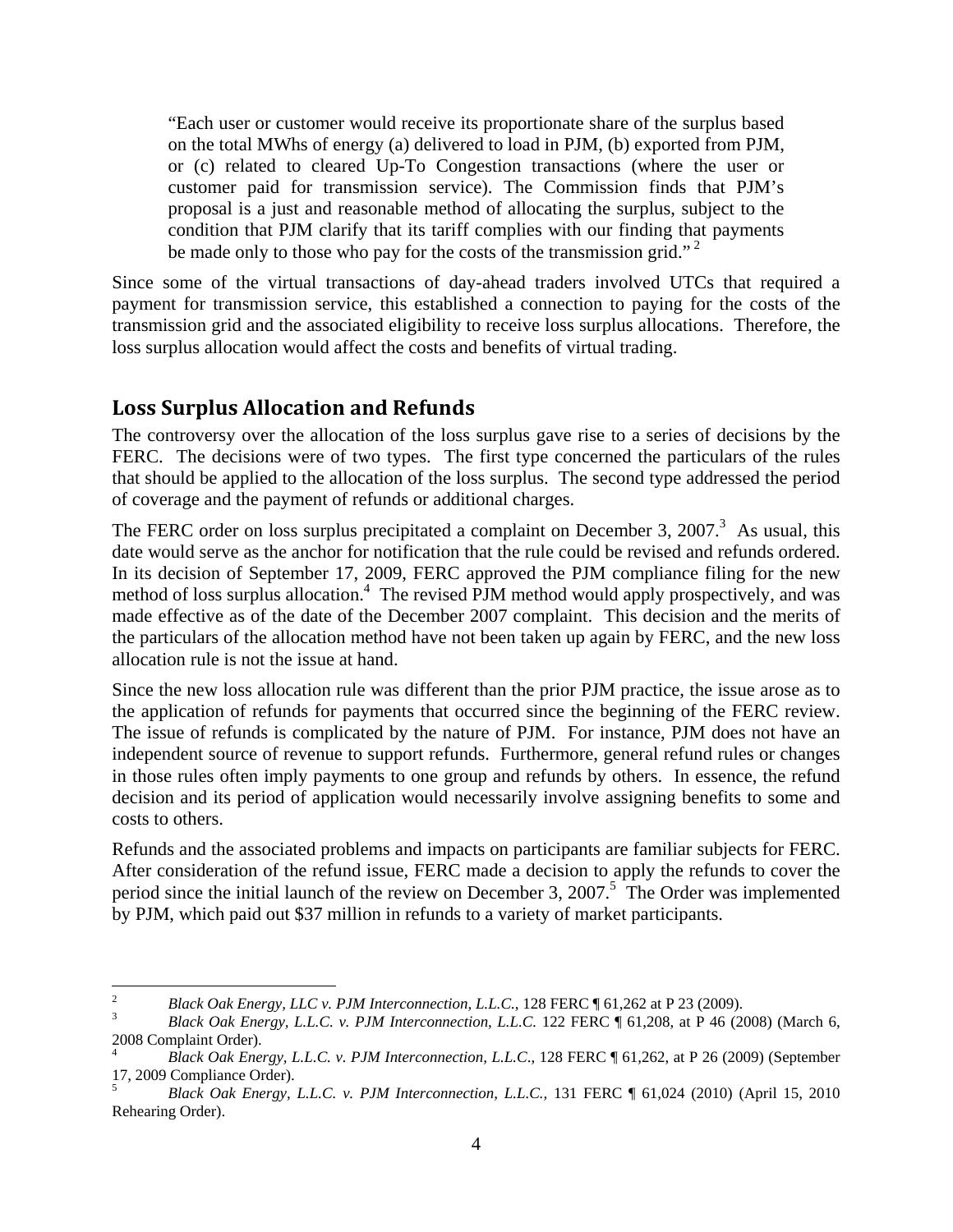While refunds are inherently an indication of a problem in market design and implementation, absent perfection they will always be a part of the nature of real electricity systems. The FERC policy decision on loss surplus allocation and the order for refunds to cover the period beginning with the formal review of the policy were both part of a familiar process with ample precedent. As part of this process, it is normal for market participants to disagree on the particulars of the rules, the need for any refunds, and the appropriate period for application of refunds. The existence of disagreement is expected, and it is FERC's role to decide.

The present case took an unusual turn when FERC took under consideration an argument from some of the market participants ("exporters") that "PJM should not be permitted to reclaim any of the credits paid to exporters of energy from PJM to the Midwest Independent Transmission System Operator, Inc. (Midwest ISO or MISO) in order to pay for the refunds to Complainants."<sup>6</sup> The exporters did not address the UTC refunds to others. Furthermore, FERC did not revisit the merits of the particular loss surplus allocation rule. Prospective application of the new rule would not be affected. Nor was the argument that the refunds had been improperly calculated, applied or paid. There was no argument about the details of implementation. Rather, the argument was simply that about the effect on the exporters to MISO.

In its decision, FERC reversed itself on the matter of the refund payments entirely, effectively ordering a refund of the refunds.<sup>7</sup> I am advised that such a refund-of-refunds decision is without precedent. There was no reconsideration of the merits of the underlying particulars of the loss allocation rule. And there was no argument that the refunds had been improperly implemented. The refund-of-refunds decision appears to rest solely on a change in FERC's view of the relative balance across the impacts on market participants.

## **Prospective Rules and Market Certainty**

<u>.</u>

The decision raises an important question about the nature of regulation and the impact on markets, in addition to the impacts on some market participants. It is widely recognized that among the requirements of successful markets is a degree of stability and finality in the rules and transactions. For example, in the case of contracts, I participated in earlier *Amici Brief* arguing before the Supreme Court: "Economists have long recognized that certainty of contract is essential to a healthy economy. Long-term forward contracts, in particular, help reduce financial risk. Those contracts can only accomplish that goal, however, if parties know the contracts will be enforced." (Baumol et al., 2007). FERC has long followed the principle that arm's length contracts that turn out badly for one of the parties must meet the high *Mobile Sierra* public interest standard before they can be reopened by the regulators. (Supreme Court of the United States, 2008)

While tariff rules and refund decisions are not literally the same as contracts, the analogy is apt. It will always be true that application of the contract will eventually benefit one of the parties more than the other, and there may be a desire of one side to abrogate the contract. That condition is precisely why we require judicial enforcement of contracts. Absent certainty of contracts, many of the benefits of markets, hedging, and trading would be foregone. So too with

<sup>6</sup> *Black Oak Energy, L.L.C., EPIC Merchant Energy, L.P. and SESCO Enterprises, L.L.C. v. PJM Interconnection, L.L.C.*, 136 FERC ¶ 61,040 (2011) at P 7 (July 21, 2011 Recoupment Order).

*Black Oak Energy, L.L.C., EPIC Merchant Energy, L.P. and SESCO Enterprises, L.L.C. v. PJM Interconnection, L.L.C.*, 136 FERC ¶ 61,040 (2011) (July 21, 2011 Recoupment Order).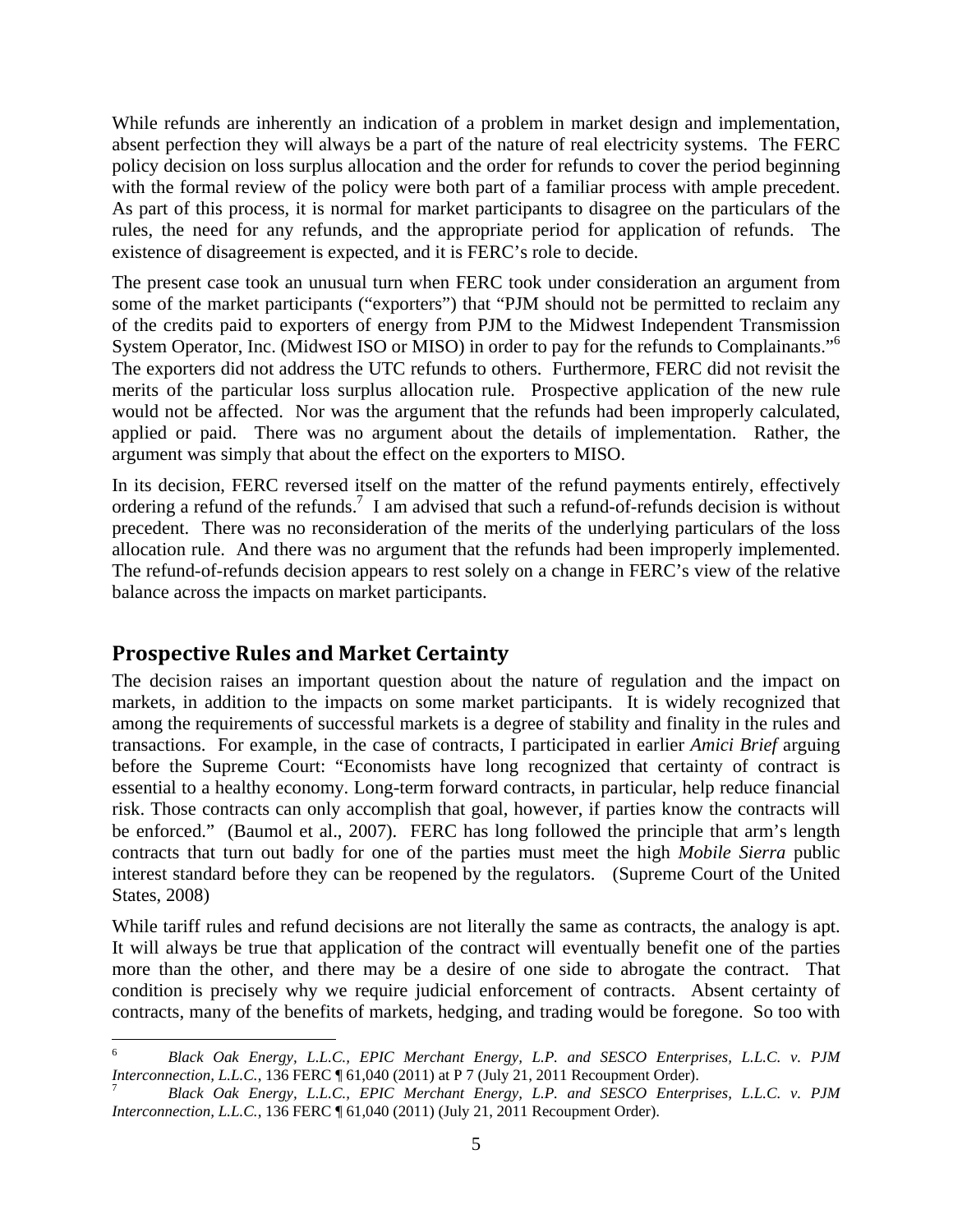market tariff rules and refunds. The rules can change prospectively with due notice, and refunds can apply with similar notice that they might be required. But once a decision is made, retrospective reversal of the decision becomes tantamount to breaking a contract.

The problem with retrospective reversals or low thresholds for reopening settled issues is not in the immediate application of a single decision. The problem arises in undermining certainty about how the market will operate. The costs to markets and market participants are real and material:

- **Higher Costs.** When uncertainty increases, the costs of doing business increase to include higher credit costs and more restrictive market exposure limits. These costs are of particular importance for virtual traders for whom credit and market risks are among the central costs they face and need to manage.
- **Lower Profits.** If revenues are subject to being clawed back retrospectively, then the putative revenues need to be discounted going forward, and higher reserves set to cover possible future repayments. Hence, the revenue expected values, and corresponding expected value of profits, are less than the nominal amounts that could always be reversed. Again this is more important for the market participants operating on the thinnest margins, which should be the case for virtual traders subject to competitive entry.
- **Restricted Markets.** A central role of a well-designed market is to allow parties to operate more efficiently by unbundling generation, transmission, distribution, and all the related supply activities needed to serves load. However, if the rules of the market increase the chances that costs and benefits of one segment or participant will be reallocated to others, there is a reduced incentive to unbundle and trade, and an increased incentive to reintegrate to internalize the uncertain transfer payments. This harms the market intermediaries, such as virtual traders as a group. It creates a barrier to entry for otherwise competitive virtual trading. This harms the market itself and works against the FERC goals of supporting competition and greater efficiency.

These impacts on markets compromise the advantage of ease of entry for virtual traders and improvement in market efficiency. The higher costs of trading will change the incentives for virtual traders who just as easily would be able to exit the market.

These costs and the arguments for greater certainty and stability transcend the particulars of any single ruling, refund or contract dispute. When there are good substantive reasons for market improvements, they should be adopted expeditiously and any necessary impacts on contracts and refunds should be order to strike a balance of costs and benefits. But retrospective reversal, after the decision is made and simply to strike a different balance of costs and benefits, should bear a strong burden of proof. The effects are not likely to be isolated to the single case at hand, but extend to a change in the perception and reality about how the market really works.

The contract analogy reminds that a contract is not sacrosanct. The same argument would apply to retrospective reversal of tariff rules or refunds. There are conditions that could justify breaking a contract, reversing the rules or refunding the refunds. However, such actions should meet a very high threshold such as defined by the *Mobile Sierra* public interest standard.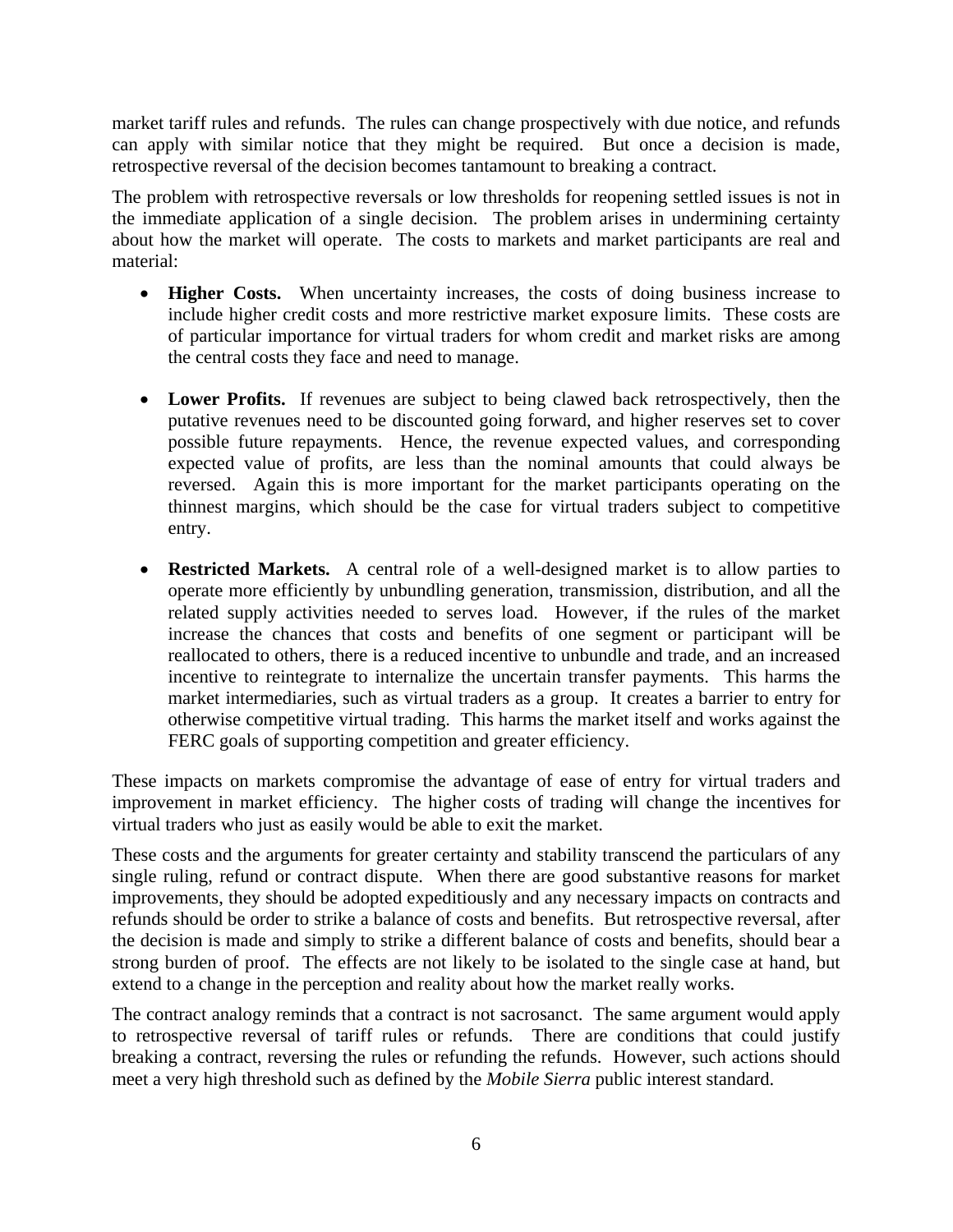There is nothing in the present refund-of-refunds decision that has been offered that would meet this high threshold test. There is no argument about a desirable change in the basic loss surplus allocation rules. The refund choice is solely a judgment about the allocation of costs and benefits. The exporters were harmed by the original refund decision. This is not in dispute, and the fact that some are harmed is an expected feature of such refund decisions. By the same argument, other traders are harmed by the refund-of-refunds decision, and I understand that PJM may not even be able to collect the full amounts.

The implication of the refund reversal is simply that at one time FERC struck one balance for the allocation of costs and benefits of a refund decision, and later FERC changed its mind and sought to strike another balance.

There is no doubt that FERC has the responsibility for, and a good market requires, application of judgment in making such balancing decisions. However, success of the market also requires some finality in choosing such a balance and ordering refunds. The analogy to contracts applies. Once the contract is entered into in good faith, there should be a high threshold for reversing the decision. If there is a low threshold and some unhappy market participant, nothing would ever be settled. This does harm to markets. Trading costs will be higher. Expected profits will be lower and traders will reduce their market participation. In this world, the incentives would work against the broad FERC policy supporting unbundling and firms should seek the protection of reintegration to withdraw from markets and internalize as much as possible the reallocation of costs and benefits.

There is no evidence or argument even offered that anything like the required high threshold has been met here. Simple regret about past decisions should not be enough to order retrospective reversals that might be preferred by some market participants but which undermine the very foundations of the market.

The unintended consequences apply here for UTC trades, but extend to the broader principle of supporting stability in the market. The trouble now is that substantial repayments of refunds for UTC traders have already occurred, and the repayments can only be undone by yet another policy reversal. The unhappy irony is that this reversal of retrospective refunds-of-refunds is necessary to preserve the principle that such retrospective actions should bear a high burden. The repayments need to be returned in order to go back to the state after the initial refund decision.

## **Conclusion**

The sequence of FERC decisions on loss surplus allocation in PJM raises the issues of predictability and stability of the electricity market rules. Stability does not mean stagnation. New policies can and should be developed as a part of the process of market improvement. But stability does require a high threshold for retrospective application of new policies that have a material impact on the cost and benefits for market participants. There is nothing in the argument for the reversal of FERC's loss surplus refund decision that meets this high threshold. A return to the status as of the initial refund decision is indicated to support the large goals of the well-functioning market.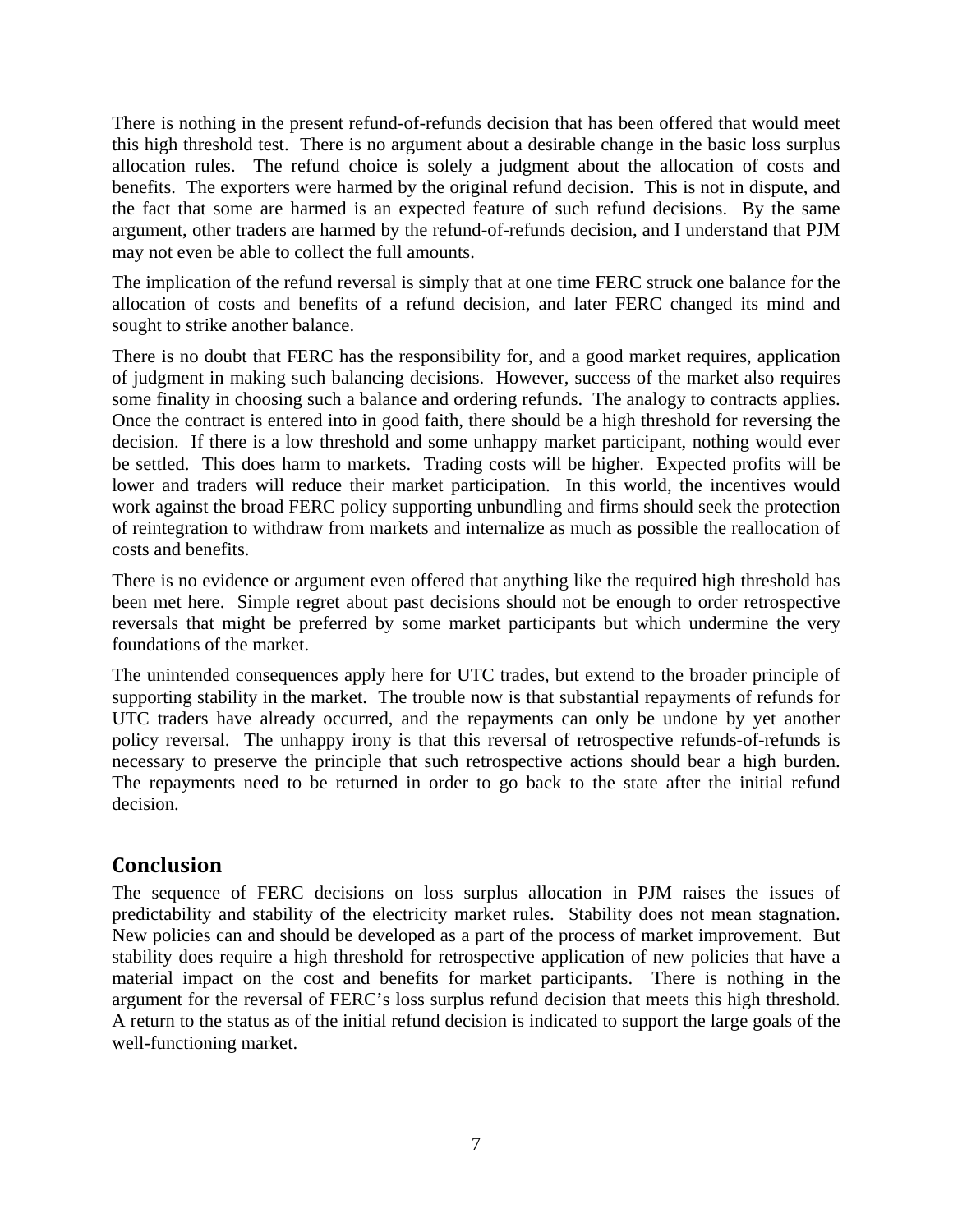#### **References**

 $\overline{a}$ 

- Baumol, W. J., Blaydon, C. C., Cicchetti, C. J., Dubin, J. A., Franklin, M. F., Hahn, R. W., … Wolfram, C. D. As Amici Curiae in Support of Petitioners before the Supreme Court of the United States (2007). Retrieved from http://www.hks.harvard.edu/fs/whogan/Economists\_brief.pdf
- Hogan, W. W. (2002). Electricity market restructuring: reforms of reforms. *Journal of Regulatory Economics*, *21*(1), 103–132. Retrieved from http://www.springerlink.com/index/M488771227KN3R02.pdf
- Supreme Court of the United States. Morgan Stanley Capital Group Inc. v. Public Utility District No. 1 of Snohomish County et al. Certiorari to the United States Court of Appeals for the Ninth Circuit (2008). Retrieved from http://www.supremecourt.gov/opinions/07pdf/06- 1457.pdf
- United States Court of Appeals for the District of Columbia Circuit. Black Oak Energy, LLC, et al., Petitioners v. Federal Energy Regulatory Commission, Respondent. City Power Marketing, LLC, et al., Intervenors (2013). Retrieved from http://www.ferc.gov/legal/courtcases/opinions/2013/08-1386-opinion.pdf

<sup>&</sup>lt;sup>i</sup> William W. Hogan is the Raymond Plank Professor of Global Energy Policy, John F. Kennedy School of Government, Harvard University. This paper was prepared for City Power Marketing LLC, Energy Endeavors LP, Twin Cities Energy LLC, and Round Rock Energy LP. This paper draws on research for the Harvard Electricity Policy Group and for the Harvard-Japan Project on Energy and the Environment. The author is or has been a consultant on electric market reform and transmission issues for Allegheny Electric Global Market, American Electric Power, American National Power, Aquila, Atlantic Wind Connection, Australian Gas Light Company, Avista Corporation, Avista Utilities, Avista Energy, Barclays Bank PLC, Brazil Power Exchange Administrator (ASMAE), British National Grid Company, California Independent Energy Producers Association, California Independent System Operator, California Suppliers Group, Calpine Corporation, CAM Energy, Canadian Imperial Bank of Commerce, Centerpoint Energy, Central Maine Power Company, Chubu Electric Power Company, Citigroup, City Power Marketing LLC, Cobalt Capital Management LLC, Comision Reguladora De Energia (CRE, Mexico), Commonwealth Edison Company, COMPETE Coalition, Conectiv, Constellation Energy, Constellation Energy Commodities Group, Constellation Power Source, Coral Power, Credit First Suisse Boston, DC Energy, Detroit Edison Company, Deutsche Bank, Deutsche Bank Energy Trading LLC, Duquesne Light Company, Dyon LLC, Dynegy, Edison Electric Institute, Edison Mission Energy, Electricity Corporation of New Zealand, Electric Power Supply Association, El Paso Electric, Exelon, Financial Marketers Coalition, FTI Consulting, GenOn Energy, GPU Inc. (and the Supporting Companies of PJM), GPU PowerNet Pty Ltd., GDF SUEZ Energy Resources NA, Great Bay Energy LLC, GWF Energy, Independent Energy Producers Assn, ISO New England, Koch Energy Trading, Inc., JP Morgan, LECG LLC, Luz del Sur, Maine Public Advocate, Maine Public Utilities Commission, Merrill Lynch, Midwest ISO, Mirant Corporation, MIT Grid Study, Monterey Enterprises LLC, MPS Merchant Services, Inc. (f/k/a Aquila Power Corporation), JP Morgan Ventures Energy Corp., Morgan Stanley Capital Group, National Independent Energy Producers, New England Power Company, New York Independent System Operator, New York Power Pool, New York Utilities Collaborative, Niagara Mohawk Corporation, NRG Energy, Inc., Ontario Attorney General, Ontario IMO, Ontario Ministries of Energy and Infrastructure, Pepco, Pinpoint Power, PJM Office of Interconnection, PJM Power Provider (P3) Group, Powerex Corp., Powhatan Energy Fund LLC, PPL